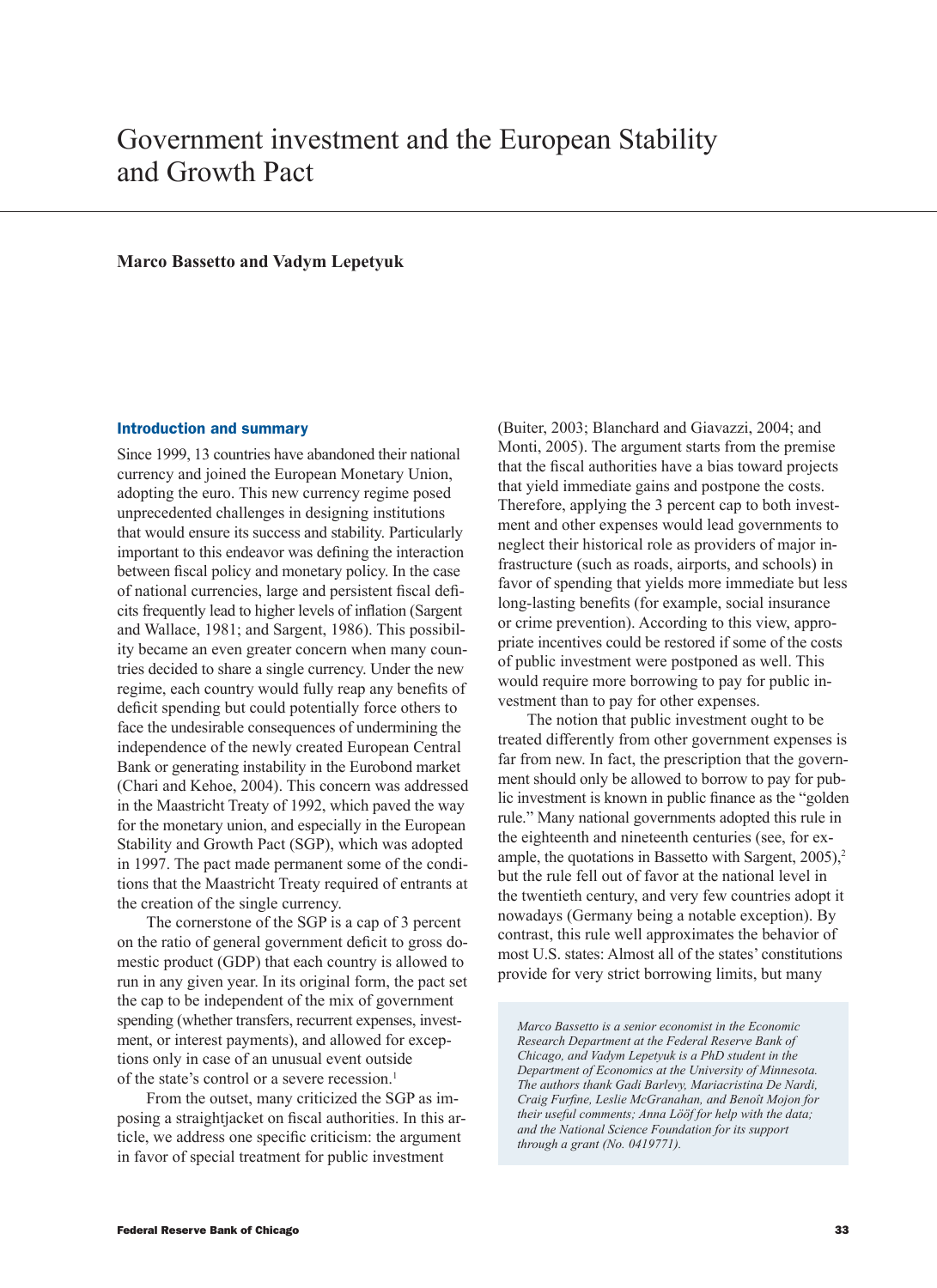allow significant borrowing for public investment (National Association of State Budget Officers, 2002).

In recent years, many countries have struggled to meet the strict deficit cap imposed by the SGP. When the core countries of France and Germany failed to meet it in 2002, 2003, and 2004, it became clear that the pact was unenforceable, at least in its original form. As a result, the pact was reformed in 2005.<sup>3</sup> This reform explicitly acknowledged the role of public investment as well as "policies to foster research and development and innovation" (European Council on the Stability and Growth Pact, 2005, article 1). Such expenses are cited as one of the factors that should be taken into account in evaluating whether a deficit is truly excessive.

In this article, we analyze one rationale for the adoption of the golden rule: the conflict that arises among different generations when the current government policy has the potential to provide both benefits (through investment) and costs (through borrowing) to future, unborn cohorts. Given the low rates of population growth, mobility, and mortality in European countries, we find that including or excluding public investment from the computation of the deficit ceiling has only moderate implications for the allocation chosen by current generations. We also find that the distinction between excluding *gross* or *net* investment from the computation of the deficit is relevant.

In the next section, we describe the model we use to analyze the efficiency of the government spending mix. This model is based upon a paper by Bassetto with Sargent (2006) that analyzed the same issue in the context of the U.S. federal and state governments. Then, we discuss the data that we use to calibrate the key parameters of the model, with particular attention to mobility. We present our main results and contrast the cases of the European countries with the findings in Bassetto with Sargent (2006) for the U.S. federal and state governments.

#### Model

We describe here the salient features of the model, referring to Bassetto with Sargent (2006) for a complete description.

We consider a country populated by a large number of people of different ages. For simplicity, we abstract from the effects of demographic change, and we assume that the demographics of each country are in a steady state, characterized by a growth rate of the population *n* and a given distribution of the population by age.<sup>4</sup>

Each person can live at most  $N+1$  periods (years). Conditional on having survived until then, each household faces a probability  $1 - \theta_s$  of death in its *s*th period of life.

People consume a private good and enjoy the services of two public goods, one nondurable ("government consumption"), the other durable ("government capital"). By their nature, the same amounts of public goods are available to everyone, and nobody can be excluded from these services; hence, these goods cannot be paid by user fees, but must instead be produced from tax revenues.

A household born in year *t* has preferences ordered by the following:<sup>5</sup>

$$
\sum_{s=t}^{N+t} \beta^{s-t} \left( \prod_{j=0}^{s-t-1} \theta_j \right) \left[ c_{s-t,s} + f \left( G_s \right) + v \left( \Gamma_s \right) \right],
$$

where  $\beta$  is a discount factor,  $\prod_{j=0}^{s-t-1} \theta_j$  $\prod_{j=0}^{s-t-1} \theta_j$  is the probability of survival until age  $s - t$ ,  $c_{s-t,s}$  is consumption of the private good in period *s* by a person aged  $s - t$  (born in period *t*), *f* and *v* are strictly concave utility functions, Γ*s* is the per capita stock of public capital in period *s*, and  $G<sub>s</sub>$  is the amount of public consumption per capita in period *s*.

Our analysis is greatly simplified by assuming that utility is linear in private consumption. This implies that a person's wealth will not affect that individual's relative preferences for private versus public consumption, and allows us to focus on differences in their survival probabilities as the sole source of political conflict. This assumption is a useful approximation here because we are particularly interested in the decision of *public consumption versus public investment*, a margin that is less directly affected by differences in wealth.<sup>6</sup>

In each period, each person alive produces *y* units of output, which can be either consumed as a private good or turned into government consumption or investment.7 Public capital depreciates at a rate δ. The economy-wide resource constraint is thus

## 1)  $C_t + G_t + \gamma_t \leq y$ ,

where  $C_t$  is private consumption per capita and  $\gamma_t$  is government gross investment per capita in period *t*. 8

The country has a government that is empowered to levy taxes and produce public goods. Taxes and spending are chosen by majority vote each period, subject to exogenous restrictions on government indebtedness that are described by two parameters:

- $\blacksquare$  *d*, a deficit ceiling (expressed in per capita terms), and
- $\blacksquare$  *x*, a fraction of public investment that is not counted for the purposes of the deficit ceiling.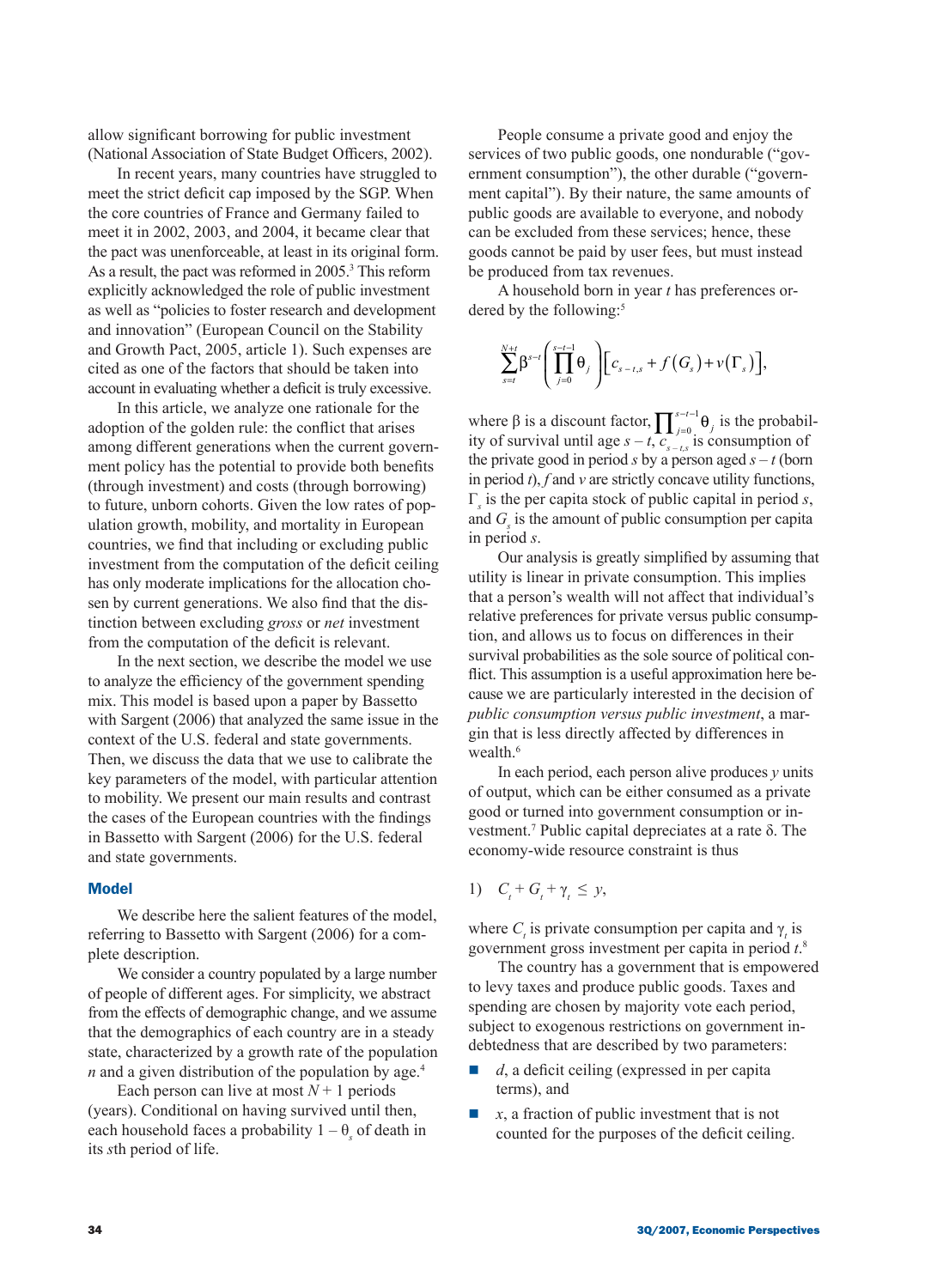The government budget constraint in period *t* can thus be written as

2) 
$$
B_t = G_t + \gamma_t - T_t + (1+r) \frac{B_{t-1}}{1+n},
$$
  
3)  $B_t - \frac{B_{t-1}}{1+n} \le d + x\gamma_t,$ 

where  $B_t$  is government debt per capita at the end of period *t*,  $T<sub>t</sub>$  are taxes per capita in period *t*, and *r* is the interest rate.<sup>9</sup>

In the original version of the SGP, *d* was equal to 3 percent of GDP (*y*) and public investment was not excluded, so  $x = 0$ . While the 2005 reform does not explicitly exclude public investment, it does mention it as one of the factors that should be taken into account in assessing any breach of the 3 percent ceiling, suggesting that  $x > 0$  (if not equal to 1) under the current interpretation.

Equation 3 assumes that the investment that can be excluded from the deficit computation is gross of capital depreciation. Blanchard and Giavazzi (2004), among others, recommend excluding *net* investment. In our numerical results, we establish the importance of this distinction. We thus also consider a version of equation 3 where net investment is potentially excluded:

$$
B_{t} - \frac{B_{t-1}}{1+n} \leq d + x \left(\gamma_{t} - \delta \frac{\Gamma_{t-1}}{1+n}\right).
$$

We assume that the government finances its operations through lump-sum taxes levied equally on each person alive. We thus abstract from the distortionary effects of taxation analyzed by Barro (1979) and Lucas and Stokey (1983), among many others.

In each period, we assume that the households alive choose the level of public consumption, public investment, and taxes, subject to the deficit ceiling. In all of the numerical simulations that follow, the generations alive will unanimously support running the maximum allowable deficit, since this will shift the burden of taxation to future generations. This means that effectively the generations alive will vote on the amount of public consumption and investment, with the understanding that taxes will be set so as to hit the deficit ceiling exactly in each period. The actual experience of euro countries suggests that this result is less far-fetched than one would expect, since many of them have consistently stayed very close to the upper limit throughout the existence of the pact.10 If tax distortions were explicitly accounted for, countries would have

an incentive to stay away from the ceiling in favorable periods, but this would not affect the main economic forces analyzed here.

#### *Some general intuition*

The environment described in the previous section delivers a particularly simple notion of the efficient size of the government, since all households alive share a common valuation of the public good.

An efficient allocation of public goods (*G*\* , Γ\* ) is given by the solution to the following two equations: $11$ 

4) 
$$
f'(G) = 1
$$
,

$$
5) \qquad v'(\Gamma_t) = 1 - \beta(1 - \delta).
$$

Consider equation 4 first. We chose units so that producing one unit of public consumption per capita requires sacrificing one unit per capita of the private good (see equation 1). The utility cost of the sacrifice is constant and equal to 1. Equation 4 states that in an efficient allocation, government spending should be set so that the benefit of an additional unit of public consumption is equal to its cost.

Equation 5 looks at the case of government investment. The cost of an extra unit in terms of foregone private consumption is again 1. The benefit is now twofold. First, the additional government capital yields immediate benefits, captured by *v*′(Γ*<sup>t</sup>* ). Second, government capital is durable, and  $1 - \delta$  units will survive into the next period; these units can be used to save on next year's investment, thereby yielding a utility gain  $1 - \delta$  tomorrow. These gains are discounted at the market discount factor, which in equilibrium is  $\beta = 1/(1 + r)$ .

Throughout this article, the equilibrium features unanimous support for the efficient provision of government consumption; that is, equation 4 will always hold. This happens because all generations alive agree on the benefits of this spending and they also share the costs equally. Furthermore, since there is unanimous agreement for setting taxes so that the deficit constraint *d* is binding, independent of the level of spending, extra spending must be matched by extra tax revenues to keep the deficit at *d*, and no costs can be passed to future generations (at the margin). The goal of this article is to discuss whether government consumption and government investment should be treated differently in the design of constitutional deficit restrictions. For this reason, we rely on an environment that abstracts from all the potential distortions that could, in practice, lead to inefficiency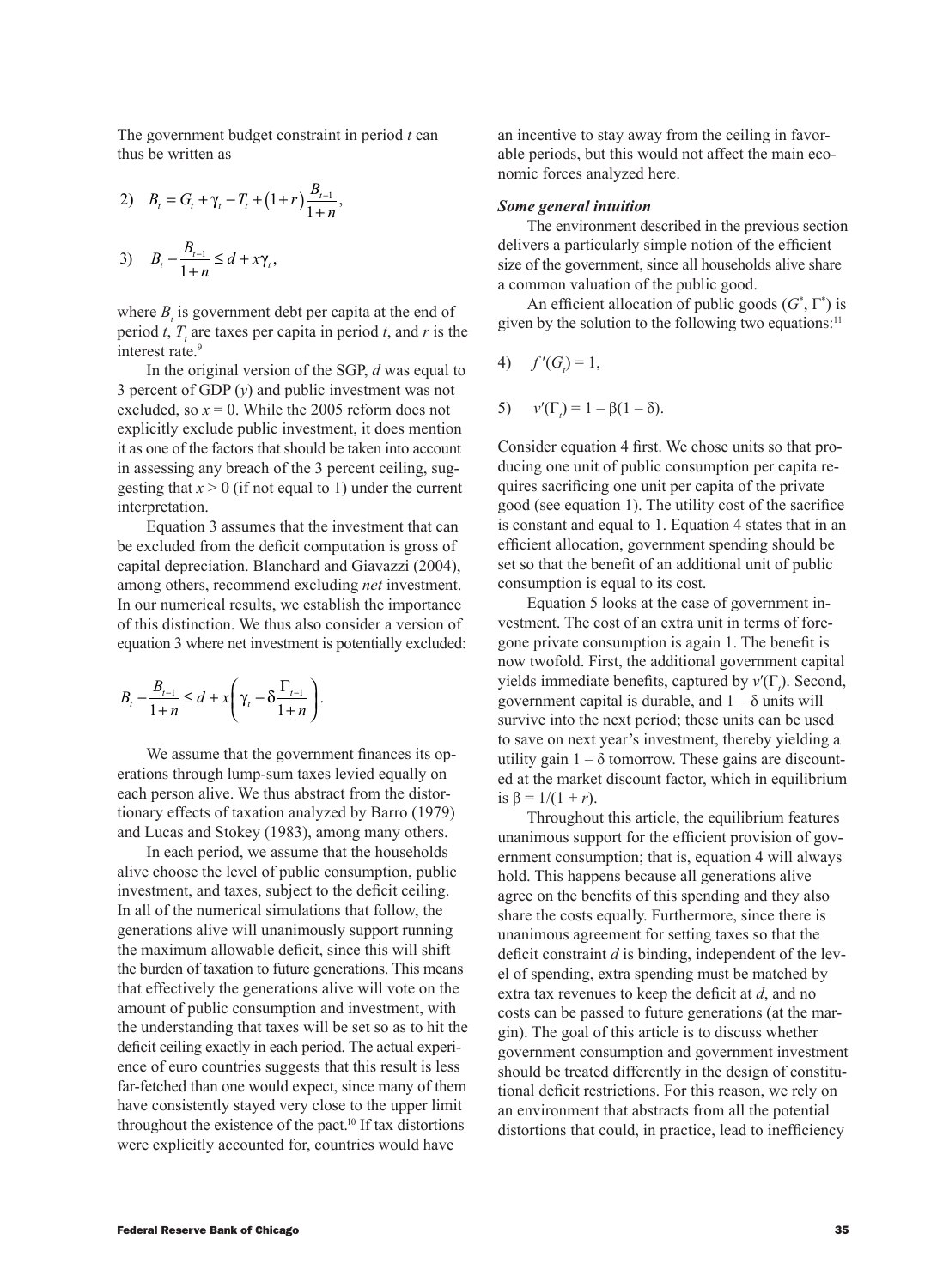in static decisions (such as the provision of public consumption), and we concentrate instead on the conflict among different generations that arises when the government is called upon to make choices that have dynamic implications.

To further illustrate the conflict among people of different ages over the provision of public investment, consider the simple case in which government investment cannot be excluded from the computation of the deficit, so that  $x = 0$ . In this case, an extra unit of public investment generates in equilibrium the following costs and benefits:

- 1. The utility from consuming public capital increases in period *t* by  $v'(\Gamma)$ ;
- 2. To pay for the investment, taxes increase in period *t* by 1; and
- 3. In period  $t + 1$ , additional  $(1 \delta)/(1 + n)$  units of capital per capita are available: This is smaller than 1 both because capital depreciates and because the same capital is spread over a larger population; the political equilibrium is such that investment will decrease by exactly  $(1 - \delta)/(1 + n)$ , so taxes decrease by this amount as well.<sup>12</sup>

While the first two effects accrue to all generations alive equally, the last one will depend on the probability of being alive and present in the same country in period  $t + 1$ . A person of age *s* will support public investment up to the point at which

6) 
$$
v'(\Gamma_t) = 1 - \frac{\theta_s}{1+n} \beta (1-\delta).
$$

Comparing equations 5 and 6, we see that they coincide in the special case in which people are infinitely lived and immobile and there is no population growth. These conditions lead to what is known more generally as *Ricardian equivalence*—the principle of irrelevance of the debt and deficit policy.<sup>13</sup> In this case, borrowing shifts costs into the future, but the same people will be alive and paying taxes into the future; thus, sooner or later, they will have to pay for the government spending. Since it will always be the same people who benefit from the public investment and pay the taxes, and those people agree in each period on costs and benefits, the case of Ricardian equivalence yields the efficient level of investment, independent of *x*.

In general, we see that  $x = 0$  always leads people to favor underinvestment.<sup>14</sup> The magnitude of the underinvestment is related to three factors:<sup>15</sup>

Population growth. The more new people are born (or immigrate), the more it is possible to shift

costs to them by borrowing. This effect leads (alive) cohorts of all ages to discount future benefits excessively.

- $\blacksquare$  Survival probabilities. The smaller the probability of surviving, the more people discount future benefits. Since the probability of dying in a given year is very small at most ages, this channel will not be as important except for the very old.
- $\blacksquare$  Mobility. When people move from one country to another, they leave behind that country's public capital. At the same time, they stop paying that country's taxes and thus leave behind debt as well.16 For the purpose of the model, moving to a different country is identical to dying in the first country and being "reborn" (at an age greater than 0) in the new one. Since the young are more mobile than the middle aged and the old, mobility will lead the young to discount future benefits and costs relatively more. As a consequence, when  $x = 0$ , the voting pattern will usually pit the relatively impatient young and old against the relatively patient middle aged.

When some borrowing for public investment is allowed  $(x > 0)$ , current investment bears consequences for more than two periods, and the preferences of each cohort depend on its entire prospects for mobility and survival over a longer period. In principle, this could generate very complicated patterns of voting by age. In practice, the simple intuition of the case with  $x = 0$  carries over to the specific parameters of our numerical simulations.

The big countries of the eurozone are characterized by very low population growth and low (international) mobility. These factors suggest that their demographics will be close to Ricardian equivalence; therefore, according special treatment to government investment in the SGP is unlikely to generate large efficiency gains, as our numerical analysis confirms.

Our previous discussion focused entirely on the parameter *x*, which measures the amount of public investment that is not counted in the computation of the deficit subject to the ceiling. The budget rule in equation 3 contains a second parameter, *d*, the maximal deficit level allowed. As it turns out, the deficit level has no effect on government efficiency in our model economy. The intuition for this result is straightforward. We already observed that current generations will set taxes so as to hit *d* exactly. Combining equations 2 and 3, we get

7) 
$$
T_t = G_t + r \frac{B_{t-1}}{1+n} + (1-x)\gamma_t - d.
$$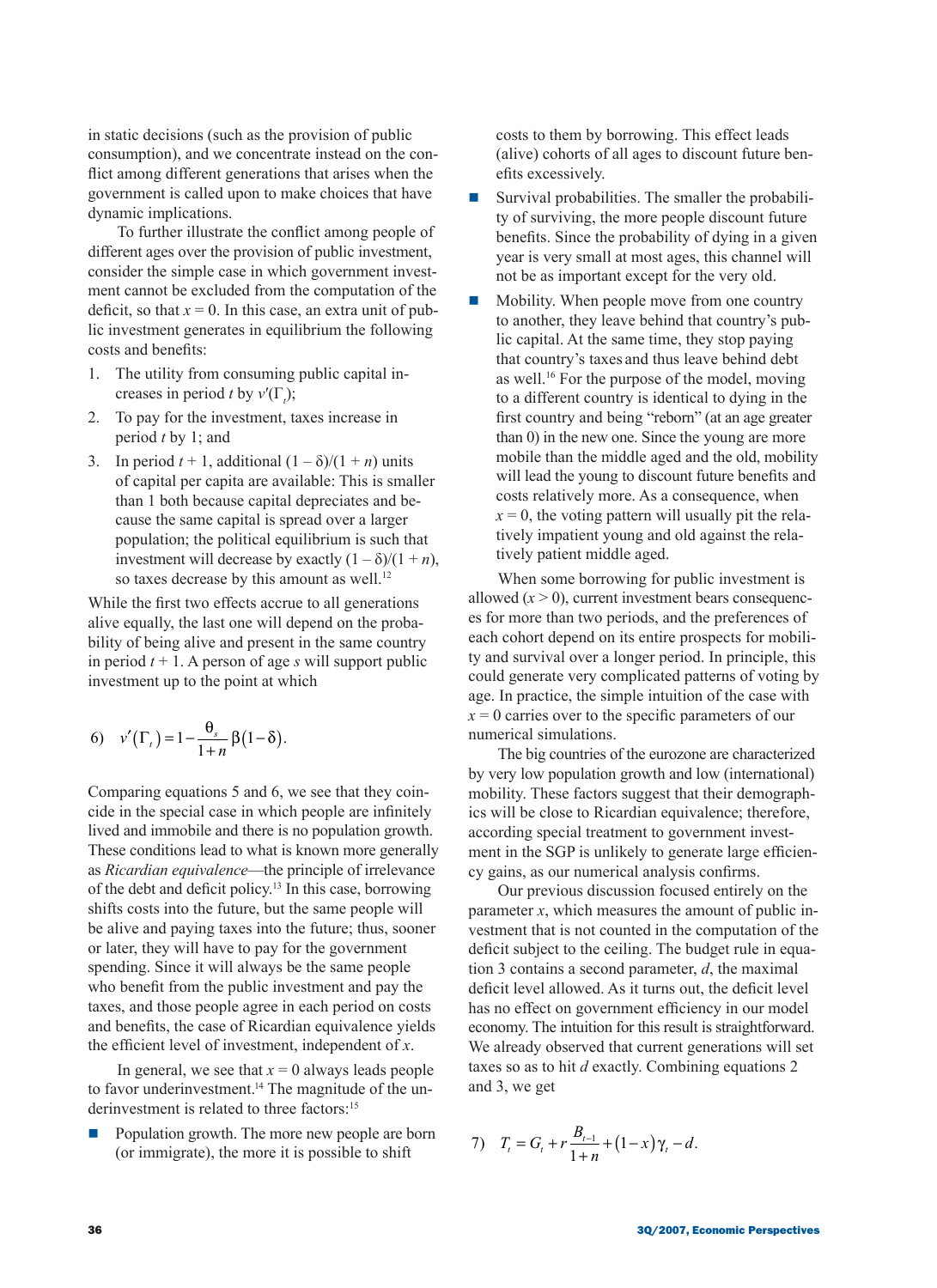Raising the ceiling is equivalent to a pure transfer of resources from future generations to the current ones: It allows current generations to cut their tax payments, leaving more debt to be repaid in the future. However, this does not affect the trade-offs that current generations face at the margin. As an example, consider the trade-off between taxes and public consumption. While the current generations can now afford lower taxes or higher public consumption, even under the new ceiling they still need to trade off one fewer dollar of taxes for one more dollar spent on the public good. This will lead them to choose  $G_t$  according to equation 4, exactly as before. A similar argument holds for government investment; while its level in general will not be efficient, it will not change with *d*.

## *Efficiency wedge*

Given a level of public capital  $\Gamma$ <sub>*t*</sub>, we measure departures from efficiency by an efficiency wedge τ defined as follows:

$$
\tau = \frac{\nu'(\Gamma_{\tau}) - \nu'(\Gamma^*)}{\nu'(\Gamma^*)}.
$$

Here, the wedge  $\tau$  measures the percentage deviation of the value of the marginal public investment project from what it would be in the efficient allocation. As an example, if  $\tau = 30$  percent, it means that the government will only undertake projects whose benefits exceed \$1.30 per \$1 of cost.<sup>17</sup> Hence, positive values of  $\tau$  indicate underprovision, and negative values indicate overprovision, of public capital. As discussed in Bassetto with Sargent (2006), we choose this measure because it is particularly robust to changes in assumptions on the preferences, and it does not require us to take a stand on the specific form of the utility function *v*.

## Data

We set a period in the model to be one year, in line with the budgeting cycle of all the countries considered here. The model has two parameters that we set the same for all countries:

- The agents' discount factor. We set  $\beta$  to the most commonly used number of 0.96, which yields a yearly discount factor of approximately 4 percent.
- $\blacksquare$  The depreciation rate of capital ( $\delta$ ). We use two values; we set it at 6 percent in line with commonly used estimates of the depreciation of private capital (we call this case "generic capital"), and we also experiment with the lower depreciation rate of 3 percent to capture investment in major infrastructure.

For each country,<sup>18</sup> we need four additional inputs:

- 1. The population growth rate;
- 2. The distribution by age of the population;
- 3. The mortality rate by age; and
- 4. The gross mobility out of the country by age, that is, the probability that a person of a given age will emigrate to a different country within the next year.

A slight complication lies in the distinction between a country's taxpayers and its citizens. The growth rate of the population matters for tax receipts, and is thus related to taxpayers (a population that would include noncitizens), while the other variables enter into the model because they affect the distribution of voters (only citizens).

Our baseline calibration is based on data from the Statistical Office of the European Communities. Unfortunately, we do not have data on the number of citizens and the number of emigrant citizens (those who move to other countries) by age for the same year. We thus rely on data for the total population of the country. This is not a quantitatively important issue.<sup>19</sup>

As pointed out by the Statistical Office of the European Communities (2002), "frontier and immigration controls are often minimal or non-existent for persons leaving a country, and there is a tendency for persons to remain recorded in administrative systems even after they have left the country."20 It is thus likely that these data are somewhat underestimated, which is why we use an alternative source for a robustness check. The extent of the underestimation is mitigated by the fact that the data include people that move only temporarily. This is especially common among the young. When a person plans to reenter the country within a short time (such as a couple of years), she will reap most of the benefits of public investment currently undertaken and will be responsible for paying most of the taxes to cover currently issued debt, so she should not be counted for our purposes. Our emigration rates are also significantly higher than those reported by the Commission of the European Communities (2002, annex II), which states that only 0.1 percent of the European Union (EU) population moves from one country to another in any given year.<sup>21</sup> This further reassures us that we are not relying on grossly understated emigration rates.

To check for robustness, we use the 2005 Eurobarometer survey (Papacostas, 2007) as an alternative. The survey covers a representative sample of EU residents aged 15 and above. One of the questions in the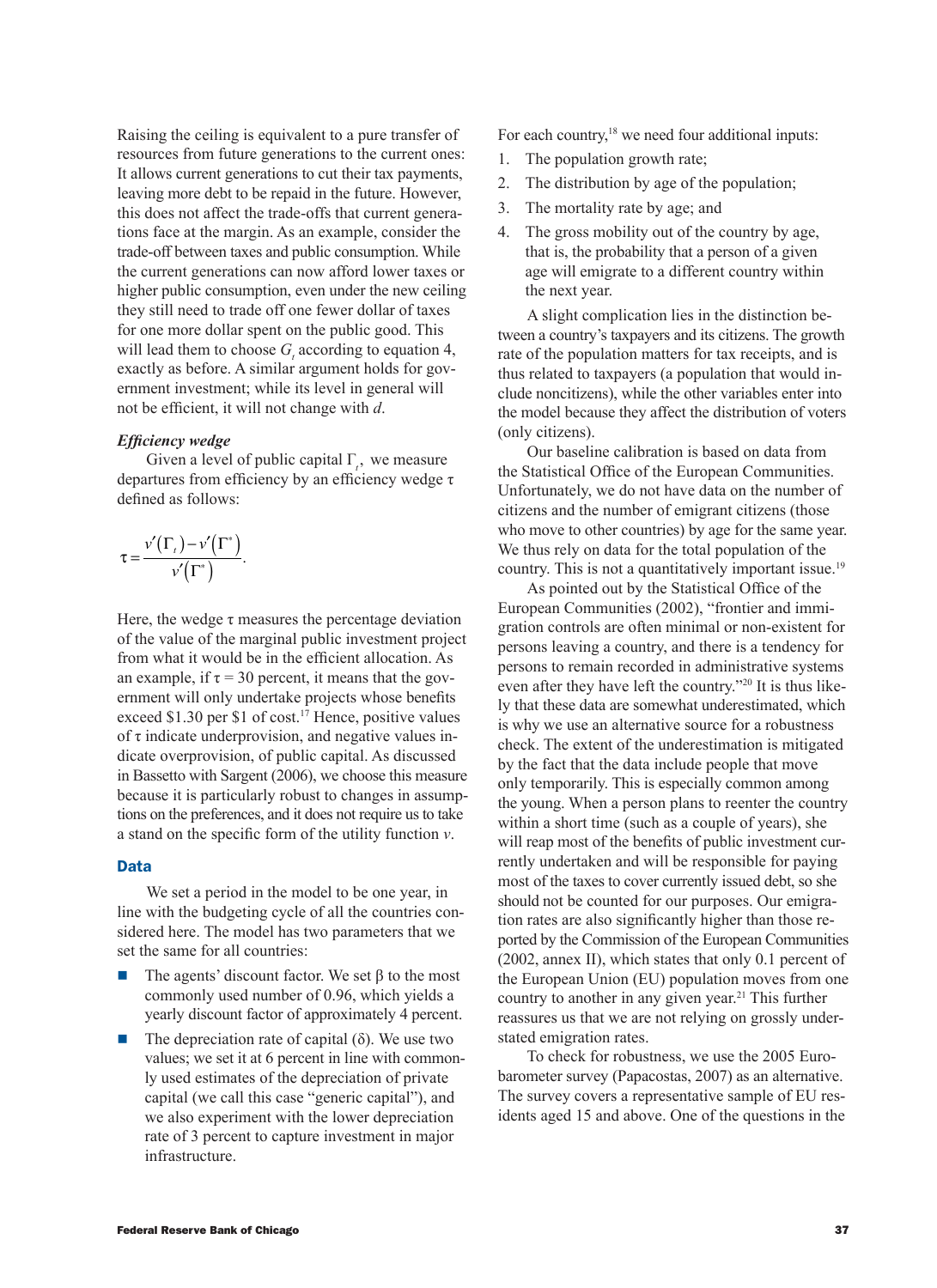survey asks whether the interviewee is likely to move to a different country within the next five years.<sup>22</sup> The survey also contains information about citizenship, so we can restrict our sample to citizens residing in their home country. To strive for an upper bound, we assume that anyone that answers yes will move, even though some express intent to move both within the country and abroad; we attribute one-fifth of this fraction to mobility in each given year (to account for the five-year window). This measure yields larger numbers for most countries.<sup>23</sup>

Table 1 presents summary statistics about population growth and mobility rates (averaged across all age groups). For comparison with Bassetto with Sargent (2006), we also include some U.S. data. This table shows that emigration rates from European countries are higher than those for the whole of the U.S., but much lower than they are for individual U.S. states. Population growth also tends to be lower in Europe.<sup>24</sup>

## Numerical results

Table 2 shows our numerical results for the baseline calibration. We also include the values that apply to the U.S. federal government, to the median of the U.S. states, and to the state of Illinois.25

First, we consider what happens under a strict interpretation of the SGP, which does not allow exclusion of public investment. With the exception of Luxembourg, the magnitude of the distortion is limited. In the worstcase scenario, the predicted benefit of the marginal public investment in Austria and Spain is \$1.24 for \$1 in costs. Comparing the magnitude of the predicted wedge across countries, we confirm that it is bigger for countries with higher population growth (such as Spain) or higher emigration rates (Luxembourg and Austria), whereas it looks particularly small for Italy, a country with very low population growth and mobility. Most of the variation across countries is driven by aggregate forces that shift up and down the incentives of all generations at the same time; a much less prominent role is played by differences in the nature of the conflict among generations, stemming from a different age structure or a differential mobility by age. The efficiency wedges are somewhat similar to those predicted for the U.S. federal government. The similarity comes from two forces that roughly compensate each other. First, lower population growth in Europe relative to the U.S. decreases the distortion that is

### Table 1

#### **Descriptive statistics**

|                                | <b>Population</b> | <b>Emigration rate</b> |                      |  |
|--------------------------------|-------------------|------------------------|----------------------|--|
| <b>Region</b>                  | growth rate       | <b>Baseline</b>        | <b>Eurobarometer</b> |  |
|                                |                   |                        |                      |  |
| Austria                        | 0.5               | $0.9^{\circ}$          | 0.5                  |  |
| Belgium                        | 0.4               | 0.4                    | 0.7                  |  |
| Finland                        | 0.5               | 0.2                    | 1.0                  |  |
| France                         | 0.7               | n.a.                   | 1.0                  |  |
| Germany                        | 0.3               | 0.8                    | 0.5                  |  |
| Greece                         | 1.0               | n.a.                   | 0.6                  |  |
| Ireland                        | 2.1               | n.a.                   | 1.5                  |  |
| Italy                          | 0.4               | 0.1                    | 0.6                  |  |
| Luxembourg                     | 1.1               | 2.6                    | 0.7                  |  |
| Netherlands                    | 0.5               | 0.5                    | 0.9                  |  |
| Portugal                       | 0.9               | n.a.                   | 0.8                  |  |
| Spain                          | 1.4               | 0.2                    | 0.5                  |  |
| Median of the                  |                   |                        |                      |  |
| countries above                | 0.6               | 0.5                    | 0.7                  |  |
| Median of U.S. states          | 1.0               | 2.1                    |                      |  |
| <b>United States</b>           | 1.2               | 0.1                    |                      |  |
| <b>Illinois</b>                | 0.8               | 2.0                    |                      |  |
| Nataun a meanna nat available. |                   |                        |                      |  |

Note: n.a. means not available.

Sources: Authors' calculations based on data from the 1990 and 2000 U.S. Censuses, Papacostas (2007), and the Statistical Office of the European Communities.

> coming from the anticipation of lower future per capita taxes with higher population growth. Second, small but nonetheless somewhat higher emigration from the European countries than from the U.S. increases the wedge, as voters discount the future more heavily. Table 2 also shows that the magnitude of distortions is much bigger in the case of individual U.S. states. This happens because the migration across U.S. states is significantly higher than across European countries. The case for treating public investment differently is thus much stronger at the U.S. state level (where this is standard practice) than at the European national level.

> A second important observation arises from looking at the effect of excluding gross investment from the computation of the deficit. The distortions in this case are mostly as large as or larger than those in the original interpretation of the SGP, albeit in the opposite direction: Countries are encouraged to significantly overspend, particularly when borrowing is allowed for investments that are not as long-lived, such as equipment. This result stands in stark contrast to Bassetto with Sargent (2006), who find that the golden rule achieves a desirable allocation. The key difference is the repayment schedule of debt. In Bassetto with Sargent (2006), states are required to repay a fraction of the debt each period. This is meant to capture the practice of U.S. states, where debt issued to pay for capital improvements is gradually repaid and not rolled over indefinitely. The SGP does not contain a provision that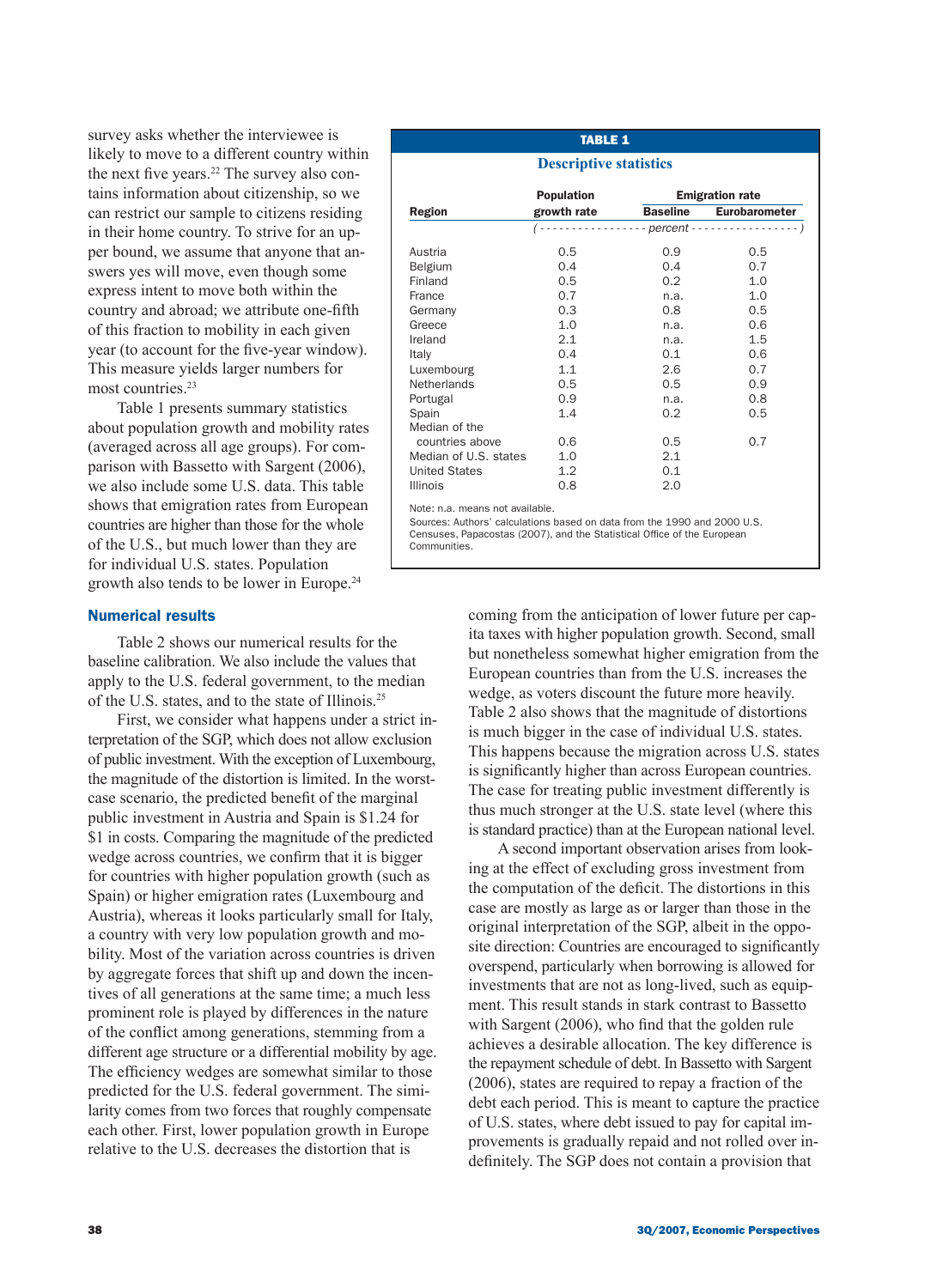ensures such gradual repayment; from equation 7, we see that the government is only raising taxes to repay interest on its past debt and it is rolling over the principal.<sup>26</sup> This strategy moves costs too far into the future compared with the dates at which the bulk of the benefits of investment will be reaped; hence, current generations will be tempted to overspend. One possible solution is to set  $x < 1$ , that is, to allow only a portion of investment to be excluded from the deficit computation. Alternatively, excluding *net* investment from the deficit subject to the ceiling performs really well. Table 2 shows that the value of the marginal investment is very close to efficiency in this case, supporting Blanchard and Giavazzi's (2004) recommendation. Excluding net investment is equivalent to setting a schedule to repay the debt that is used in financing investment. To see why, consider what happens if people raise public investment by \$1 in period *t* and do not change gross investment in the future. In period *t*, the government is allowed to issue an extra dollar of debt. In period  $t + 1$ , government capital is now higher, and the same level of gross investment as before leads to a smaller net investment, by  $\delta/(1 + n)$  dollars per capita; this in turn forces the government to reduce its deficit in period  $t + 1$  by the same amount, which contributes to reducing the debt contracted at period *t*. A similar pro-

cess would continue in all subsequent periods, since public capital would only gradually converge back to the level that would prevail without the extra dollar of investment.27 In practice, excluding net investment is significantly more complicated than excluding gross investment, since it requires knowledge of the appropriate depreciation rate of public capital. Each additional complication generates new opportunities for governments to game the accounting,<sup>28</sup> and such a complication is only justified when the magnitude of the distortions involved is sufficiently large.

For figure 1, we have chosen Germany as an example to illustrate how the political decision emerges from the conflict across different generations alive in the case of generic capital. The figure plots the wedge τ that would be preferred by each cohort; a larger (more positive)  $\tau$  means that the cohort favors more severe underinvestment, whereas a more negative  $\tau$  implies that the cohort favors more severe overinvestment.

## TABLE 2

#### **Efficiency wedge τ in the baseline calibration**

| Region                                                                                                                                                                                       | SGP,<br>no<br>exclusions                                            | <b>Excluding</b><br>gross<br>investment<br>$($ - - - - - - - - - - - - - percent - - - - - - - - - -     | <b>Excluding</b><br>net<br>investment<br>$---)$                                                                      |
|----------------------------------------------------------------------------------------------------------------------------------------------------------------------------------------------|---------------------------------------------------------------------|----------------------------------------------------------------------------------------------------------|----------------------------------------------------------------------------------------------------------------------|
|                                                                                                                                                                                              | Generic capital                                                     |                                                                                                          |                                                                                                                      |
| Austria<br>Belgium<br>Finland<br>Germany<br>Italy<br>Luxembourg<br>Netherlands<br>Spain<br>Median of the countries above<br>Median of U.S. states<br><b>United States</b><br><b>Illinois</b> | 16<br>11<br>10<br>14<br>6<br>35<br>13<br>16<br>14<br>33<br>14<br>30 | $-24$<br>$-22$<br>$-22$<br>$-23$<br>$-20$<br>$-34$<br>$-22$<br>$-25$<br>$-22$<br>$-32$<br>$-24$<br>$-30$ | $-1.8$<br>$-1.2$<br>$-1.1$<br>$-1.5$<br>$-0.7$<br>$-3.8$<br>$-1.4$<br>$-1.7$<br>$-1.5$<br>$-3.5$<br>$-1.5$<br>$-3.2$ |
|                                                                                                                                                                                              | <b>Major infrastructure</b>                                         |                                                                                                          |                                                                                                                      |
| Austria<br>Belgium<br>Finland<br>Germany<br>Italy<br>Luxembourg<br>Netherlands<br>Spain<br>Median of the countries above<br>Median of U.S. states<br><b>United States</b><br><b>Illinois</b> | 24<br>16<br>15<br>21<br>9<br>51<br>19<br>24<br>20<br>48<br>20<br>43 | $-17$<br>$-16$<br>$-16$<br>$-16$<br>$-14$<br>$-25$<br>$-16$<br>$-18$<br>$-16$<br>$-24$<br>$-18$<br>$-22$ | $-1.8$<br>$-1.2$<br>$-1.1$<br>$-1.5$<br>$-0.7$<br>$-3.8$<br>$-1.4$<br>$-1.7$<br>$-1.5$<br>$-3.5$<br>$-1.5$<br>$-3.2$ |
| Notes: SGP means European Stability and Growth Pact. See the text for<br>further details on the efficiency wedge $\tau$ .                                                                    |                                                                     |                                                                                                          |                                                                                                                      |

Sources: Authors' calculations based on data from the 1990 and 2000 U.S. Censuses and the Statistical Office of the European Communities.

> In figure 1, the median voter line indicates the policy that is chosen under majority voting: Exactly 50 percent of the voters would prefer larger overprovision (or smaller underprovision) and 50 percent smaller overprovision (or larger underprovision). We can see that all people alive unanimously support underinvestment if no exclusion is allowed  $(x = 0)$  and overinvestment when gross investment is excluded from the deficit ceiling. When net investment is excluded, most generations favor an allocation that is extremely close to efficient. In two of the three cases (panels A and C of figure 1), the vote pits the young and old against the middle aged, as we remarked earlier. In the case of excluding gross investment, the prospect of pushing taxes further into the future becomes particularly relevant, and a different split

emerges, with the young on the patient side against the old on the impatient side (see panel B of figure 1).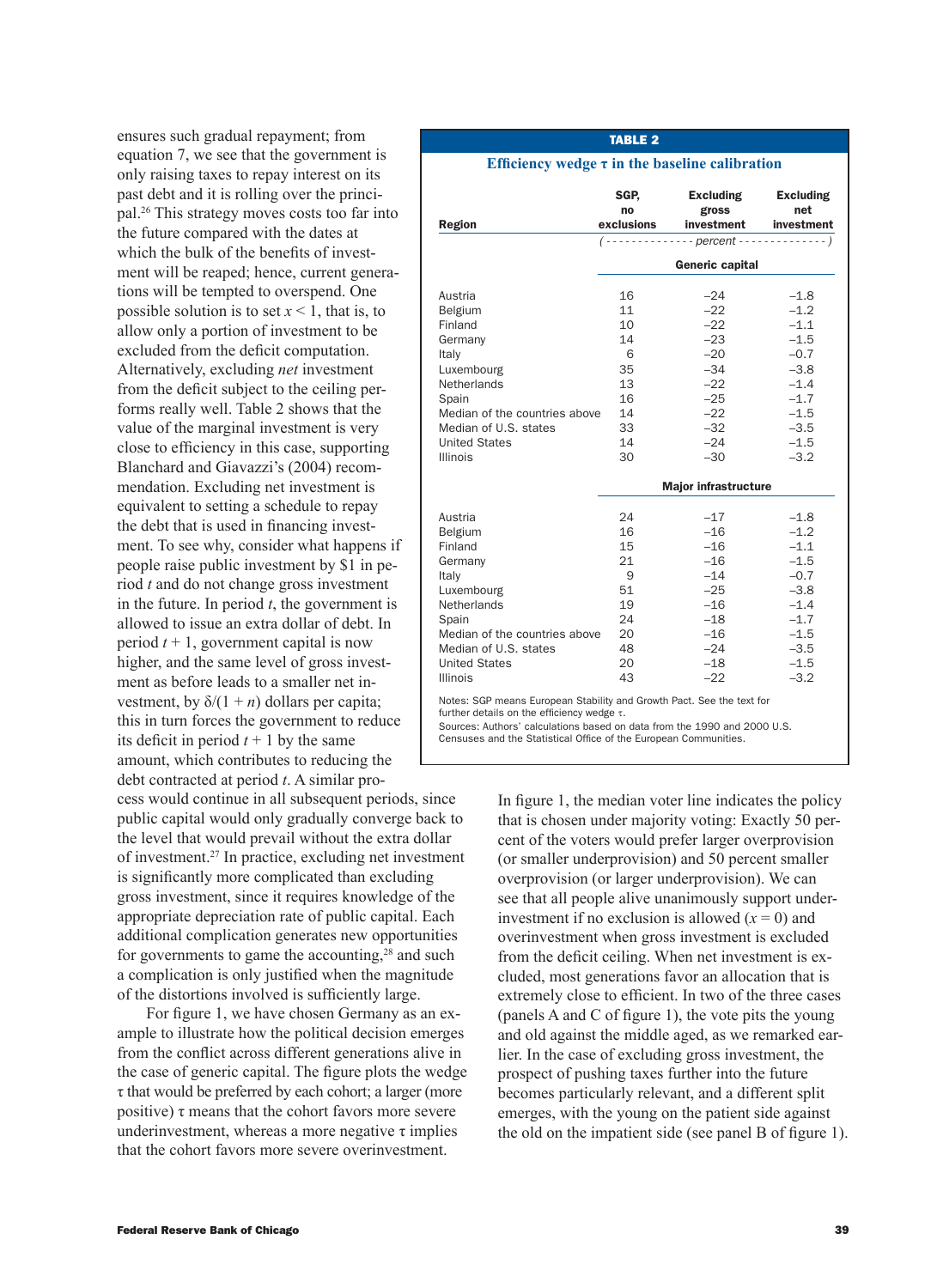





C. Generic capital, excluding net investment from deficit count percent

18 24 30 36 42 48 54 60 66 72 78

age

Table 3 shows the results when emigration is calibrated to the intentions revealed in the Eurobarometer survey.29 For the large countries with low population growth and mobility, notably Germany and Italy, the results are similar to those of the baseline calibration. The distortion arising from treating government consumption and investment in the same way (that is, no exclusions) is not very large, albeit not entirely trivial. Distortions are bigger in the case of some of the smaller countries, although the same countries are likely to suffer from more upward bias from temporary mobility. This is particularly the case for Ireland, where 16 percent of the citizens currently residing in Ireland report having lived abroad in the past.

## **Conclusion**

Two main conclusions stand out from the analysis we carried out.

- $\blacksquare$  The demographics and mobility rates for European countries do not justify drawing a sharp distinction between the financing of government consumption and investment in the same way those factors for the U.S. states do.
- To the extent that a distinction is approved, it is important to exclude only net investment from the deficit count, since excluding gross investment could actually worsen distortions.

We analyzed the efficiency implications of the SGP from the perspective of an individual country. For this article, it does not matter whether the deficit restrictions follow from a multilateral agreement, such as the SGP, or are self-imposed by the constitutions of individual entities, as is the case for U.S. states. Many authors have discussed the externalities that justify the adoption of a multilateral pact that covers fiscal policy in a monetary union; among them are Beetsma and Uhlig (1999), Dixit and Lambertini (2001), Chari and Kehoe (2004), and Lindbeck and Niepelt (2004). Their insights provide conditions under which it is desirable to restrict the independence of an individual government in running its fiscal affairs, but they do not bear implications for setting common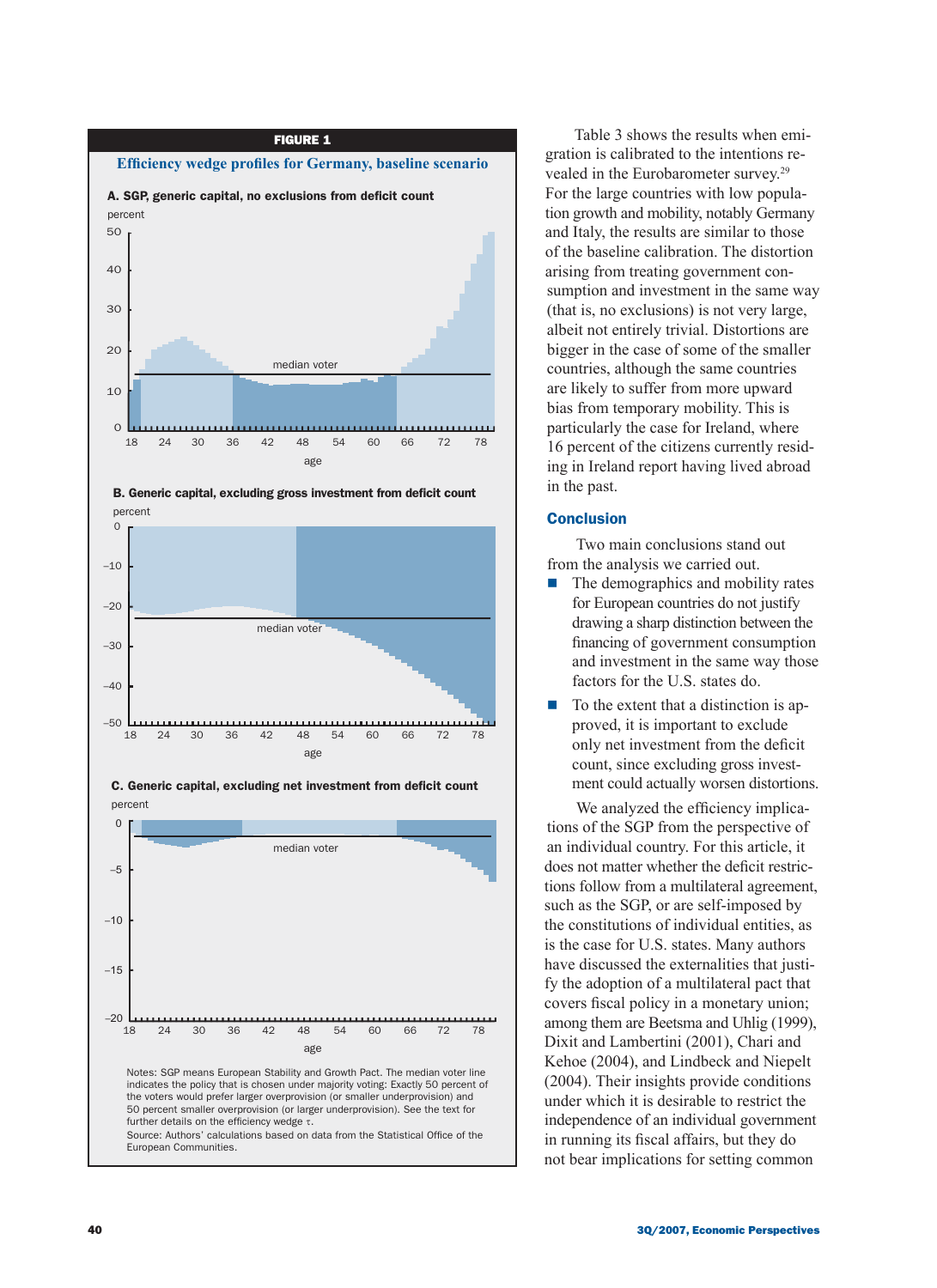|             |                             | investment             | investment |  |
|-------------|-----------------------------|------------------------|------------|--|
|             |                             |                        |            |  |
|             |                             | <b>Generic capital</b> |            |  |
| Austria     | 12                          | $-22$                  | $-1.3$     |  |
| Belgium     | 14                          | $-23$                  | $-1.6$     |  |
| Finland     | 21                          | $-24$                  | $-2.2$     |  |
| France      | 17                          | $-25$                  | $-1.9$     |  |
| Germany     | 14                          | $-22$                  | $-1.5$     |  |
| Greece      | 19                          | $-24$                  | $-2.1$     |  |
| Ireland     | 34                          | $-32$                  | $-3.6$     |  |
| Italy       | 13                          | $-23$                  | $-1.4$     |  |
| Luxembourg  | 19                          | $-25$                  | $-2.1$     |  |
| Netherlands | 18                          | $-24$                  | $-1.9$     |  |
| Portugal    | 21                          | $-26$                  | $-2.3$     |  |
| Spain       | 21                          | $-25$                  | $-2.3$     |  |
|             | <b>Major infrastructure</b> |                        |            |  |
| Austria     | 17                          | $-16$                  | $-1.3$     |  |
| Belgium     | 21                          | $-17$                  | $-1.6$     |  |
| Finland     | 30                          | $-18$                  | $-2.2$     |  |
| France      | 25                          | $-18$                  | $-1.9$     |  |
| Germany     | 21                          | $-16$                  | $-1.5$     |  |
| Greece      | 28                          | $-18$                  | $-2.1$     |  |
| Ireland     | 49                          | $-24$                  | $-3.6$     |  |
| Italy       | 20                          | $-16$                  | $-1.4$     |  |
| Luxembourg  | 28                          | $-18$                  | $-2.1$     |  |
| Netherlands | 26                          | $-18$                  | $-1.9$     |  |
| Portugal    | 31                          | $-19$                  | $-2.3$     |  |
| Spain       | 31                          | $-18$                  | $-2.3$     |  |

Table 3

or different rules for government consumption and investment.

Our model captures some forces that lead voters to discount future costs and benefits excessively, but it does not entertain the possibility that elected politicians may act as if they were even more shortsighted than voters. Some of these alternatives are briefly discussed in Bassetto with Sargent (2006); while it is easy to generate reasons why the current government might be tempted to overspend if deficit restrictions are not imposed, it is harder to devise environments where overspending would affect public consumption more than investment, at least without appealing to myopic behavior on the part of the voters.

**NOTES** 

1 The pact defines an economic downturn as severe if there is an annual fall of real GDP of at least 2 percent.

2 Most of the early provisions distinguished between "extraordinary" and "ordinary" expenses, rather than between public improvements and other expenses. This distinction is relevant, since the largest extraordinary expenses were wars, rather than major infrastructures.

3 This reform is widely considered to have significantly watered down the pact (see, for example, Calmfors, 2005) by giving leeway to postpone sanctions under a wide array of attenuating circumstances.

4 The model could be solved by taking into account demographic changes as well, but the results would not be affected significantly.

<sup>5</sup>We adopt the convention  $\left(\prod_{j=0}^{-1} \theta_j\right) \equiv 1$ .

6 Simulations with more general preferences are discussed in the appendix of Bassetto with Sargent (2006).

7 Private capital and a more complete description of production could be introduced with no effect on the results.

<sup>8</sup>We thus have  $\gamma_t = \Gamma_t - (1 - \delta)\Gamma_{t-1} / (1 + n)$ .

9 In equilibrium, if a market for annuities exists, as we assume,  $r = (1 - \beta)/\beta$ .

<sup>10</sup>In principle, the SGP provides that countries should strive for a budget "close to balance or in surplus" over the medium term (European Council on the Stability and Growth Pact, 1997). However, this provision is effectively not enforced.

<sup>11</sup>For a formal derivation, see Bassetto with Sargent (2006).

<sup>12</sup>For a proof, see Bassetto with Sargent (2006).

<sup>13</sup>Barro (1974) explains that the result survives if people are part of dynasties where different generations are connected by altruism and intergenerational transfers. We assume this is not the case, although in our environment, international mobility would generate a separate channel that breaks down Ricardian equivalence.

<sup>14</sup>This is true as long as the population is not shrinking.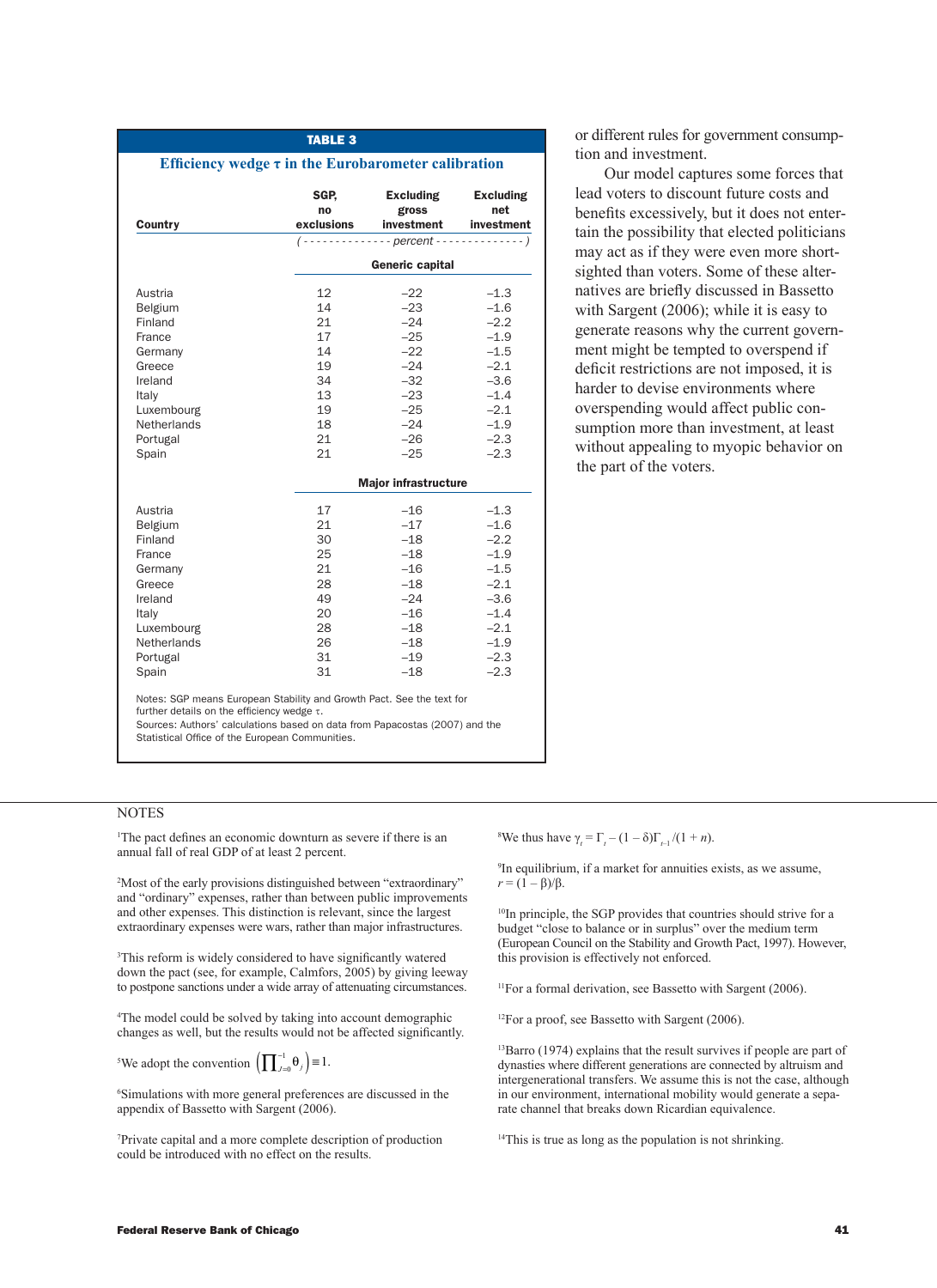<sup>15</sup>As pointed out by Weil (1989), the main driver behind all three factors is the influx of new people into the economy. As an example, for a given level of population growth, higher mortality also implies that more people must either be born or immigrate. Nonetheless, distinguishing between the influx of people and mortality/emigration is important when considering the conflict among different cohorts that are alive at the same time: The old will discount future benefits much more heavily than the young because they have a lower probability of survival.

16Even in countries that tax their citizens on income earned worldwide regardless of residence (for example, the U.S.), a credit for taxes paid to foreign governments is allowed, so that in many instances no tax is due.

<sup>17</sup>The cost is measured netting out the undepreciated value left for the subsequent period.

<sup>18</sup>We consider the 12 countries that were part of the eurozone as of 2006. Those countries were Austria, Belgium, Finland, France, Germany, Greece, the Republic of Ireland, Italy, Luxembourg, the Netherlands, Portugal, and Spain.

<sup>19</sup>We use the average annual population growth rate between 1995 and 2005. We use the latest available year for emigration rates: This is 2005 except for Belgium (1999) and Italy (2003). The population distribution by age is for the same year. We do not have data for four of the countries. We use piecewise linear interpolation of five-year aggregated migration numbers to obtain the emigration rate for each year of age. We thank Anna Lööf for assistance in getting more updated data than those in the Statistical Office of the European Communities (2002); this also allowed us to include Germany and Spain. All of these statistics are computed on the population aged 18–90.

20If immigration data were reliably estimated, we could use data about changes in population combined with data on deaths and immigration to infer emigration. However, this procedure yields negative numbers in several cases, presumably because immigration is underestimated as well.

21Martí and Ródenas (2007) discuss why this number is severely underestimated.

22Specifically, the question asks: "Do you think that in the next five years you are likely to move ... ?" The possible answers are: 1. In the same city/town/village; 2. To another city/town/village but in the same region; 3. To another region but in the same country; 4. To another country in the European Union; 5. To another country outside the European Union; 6. You don't think you will move; and 7. Don't know. Interviewees are allowed multiple responses, and we sum up all people that include options 4 or 5, according to their population weights.

<sup>23</sup>A notable exception is Luxembourg, where the discrepancy between citizens and other nationals plays an important role.

24U.S. data are from the 2000 U.S. Census; for details, see Bassetto with Sargent (2006).

25Details of the calibration are contained in Bassetto with Sargent (2006). Note that the federal data used do not take into account emigration from the U.S., so that the magnitude of the distortions is very slightly understated (emigration from the U.S. is exceedingly small).

<sup>26</sup>The SGP also contains a separate provision stating that the debtto-GDP ratio of a country should be below 60 percent or moving toward that goal. This provision is weakly enforced, and it would also not be sufficient to generate the repayment schedule that is needed for distortions to vanish.

<sup>27</sup>While intuition is simpler when thinking that gross investment is changed only once, the political–economic equilibrium of this economy would imply that any additional investment in period *t* would be reversed in period  $t + 1$ . Although this modifies the exact sequence of tax changes over time, it yields a similar intuition. When net investment is excluded from the deficit count, in equilibrium the wedge is given by the simple expression median( $\theta_s$ )/(1 + *n*) – 1, which is independent of the depreciation rate of capital. This is apparent in tables 2 and 3.

28See also the discussion in Balassone and Franco (2000).

<sup>29</sup>For the countries for which we had no data on emigration rates from the Statistical Office of the European Communities, we use the population structure by age as of  $2005$ , with the exception of France (as of 2004).

## **REFERENCES**

**Balassone, Fabrizio, and Daniele Franco,** 2000, "Public investment, the stability pact, and the 'golden rule'," *Fiscal Studies*, Vol. 21, No. 2, June, pp. 207–229.

**Barro, Robert J.,** 1979, "On the determination of the public debt," *Journal of Political Economy*, Vol. 87, No. 5, October, pp. 940–971.

**\_\_\_\_\_\_\_\_\_\_,** 1974, "Are government bonds net wealth?," *Journal of Political Economy*, Vol. 82, No. 6, November–December, pp. 1095–1117.

**Bassetto, Marco, with Thomas J. Sargent,** 2006, "Politics and efficiency of separating capital and ordinary government budgets," *Quarterly Journal of Economics*, Vol. 121, No. 4, November, pp. 1167–1210.

**\_\_\_\_\_\_\_\_\_\_,** 2005, "Politics and efficiency of separating capital and ordinary government budgets," National Bureau of Economic Research, working paper, No. 11030, January.

**Beetsma, Roel, and Harald Uhlig,** 1999, "An analysis of the Stability and Growth Pact," *Economic Journal*, Vol. 109, No. 458, October, pp. 546–571.

**Blanchard, Olivier J., and Francesco Giavazzi,**  2004, "Improving the SGP through a proper accounting of public investment," Center for Economic Policy Research, discussion paper, No. DP4220, February.

**Buiter, Willem H.,** 2003, "How to reform the Stability and Growth Pact," *Central Banking*, Vol. 13, No. 3, pp. 49–58.